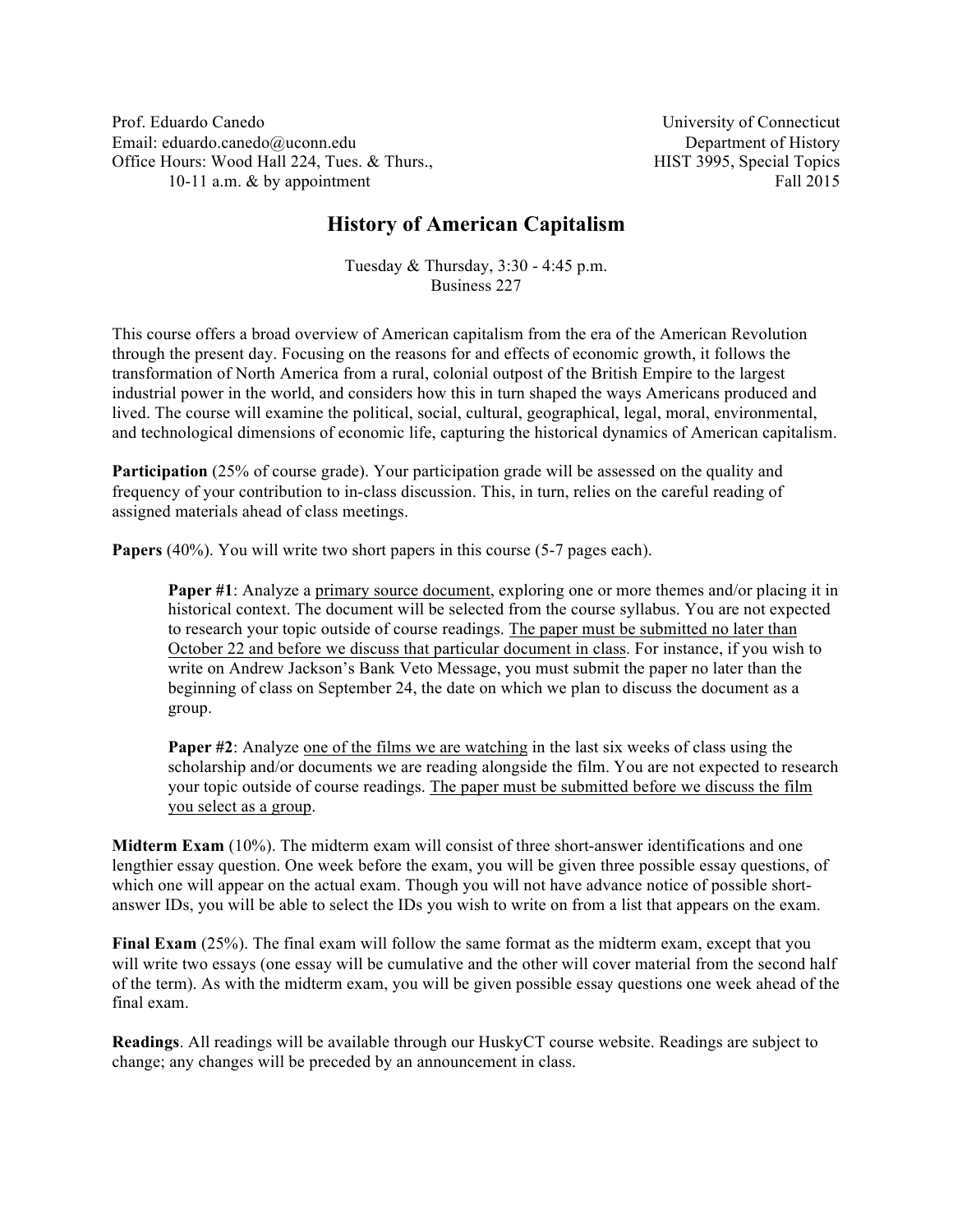**Academic Integrity**. Plagiarism and cheating are the gravest violations of academic conduct. They will be punished to the fullest extent possible, including failure in the course. Plagiarism consists of reproducing or utilizing ideas or text from other sources without proper attribution. For more information, see http://www.plagiarism.org and http://www.community.uconn.edu/student\_code.html.

**Accessibility**. To request accommodations for a disability you must first contact the Center for Students with Disabilities (room 204 of the Wilbur Cross Building; http://www.csd.uconn.edu). You must have the appropriate forms from this office before we can arrange accommodations.

# **SCHEDULE & READING ASSIGNMENTS**

1. Introductions to Capitalism

9/1 (Tu.)

9/3 (Th.)

Joyce Appleby, "The Puzzle of Capitalism" in *The Relentless Revolution: A History of Capitalism* (2010), pp. 3-26.

Ellen Meiksins Wood, "The Agrarian Origins of Capitalism," *Monthly Review* 50 (1998).

## 2. American Revolution

# 9/8 (Tu.)

Daniel Vickers, "Competency and Competition: Economic Culture in Early America," *William and Mary Quarterly* (January 1990): 3-29. Benjamin Franklin, *Autobiography*, excerpts.

#### 9/10 (Th.)

Petition of the Town of Greenwich [Mass.], January 1786. *United States Constitution*, Article 1, Article 4 section 2, Article 6. [James Madison] *The Federalist* #10. [James Madison] *The Federalist* #51.

#### 3. Slavery

# 9/15 (Tu.)

Edward E. Baptist, *The Half Has Never Been Told: Slavery and the Making of American Capitalism* (2014), maps and Introduction, pp. ix-xxvii.

Walter Johnson, "The Racial Origins of American Sovereignty," *Raritan* (2012): 50-59.

Gary J. Kornblith, "Mississippi Dreamin' and the American Nightmare," *Reviews in American History* (2014).

Edward E. Baptist, "Toxic Debt, Liar Loans, and Securitized Human Beings: The Panic of 1837 and the Fate of Slavery," *Common-place* 10, no. 3 (April 2010).

# 9/17 (Th.)

"Management of Slaves, etc.," *Farmer's Register* (1837). "The Law of Slavery in the State of Louisiana," *The National Era* (1847). Solomon Northup, *Twelve Years a Slave: Narrative of Solomon Northup* (1853), pp. 78-88.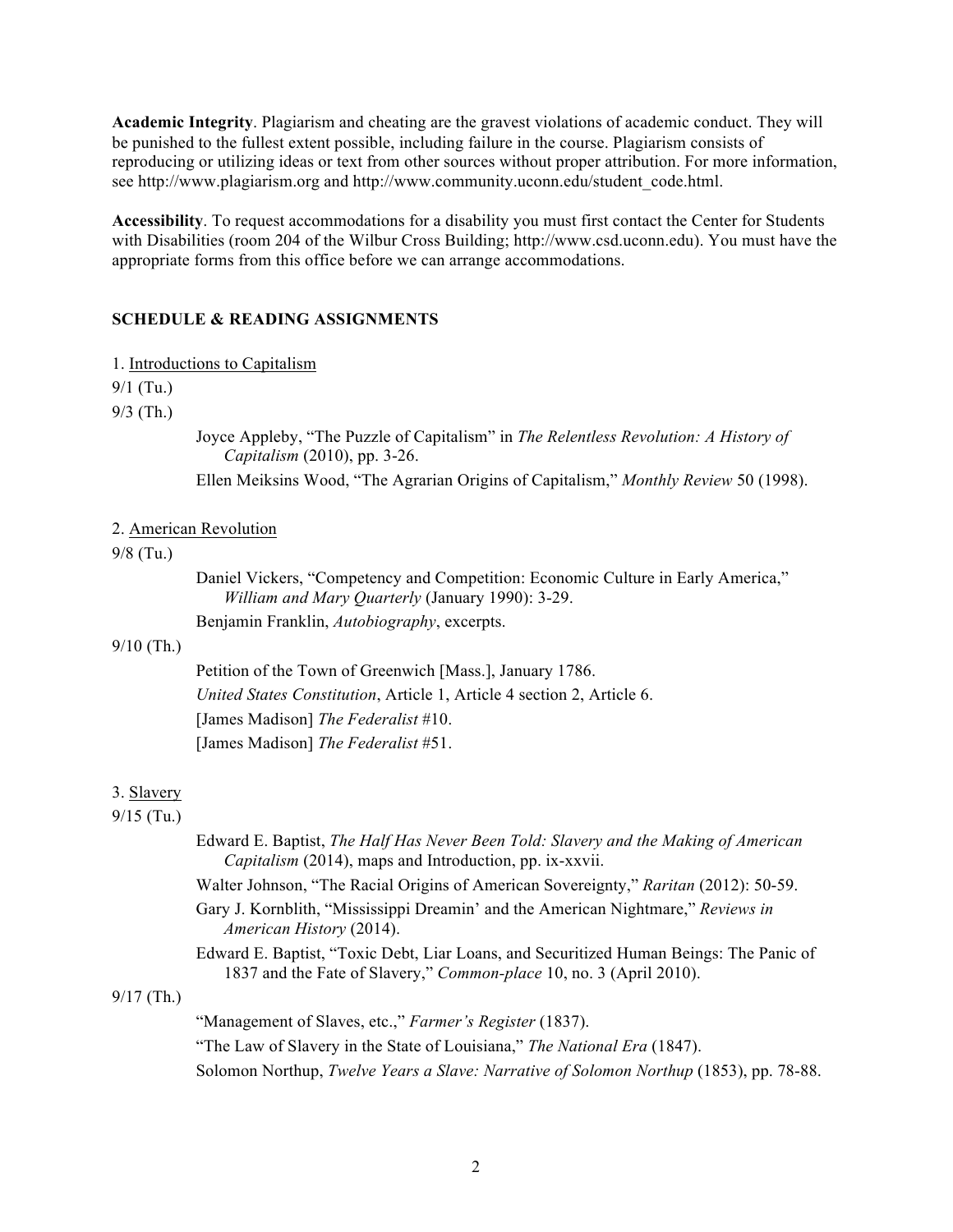## 4. Early Industrialization

# 9/22 (Tu.)

Christopher Clark, *The Roots of Rural Capitalism: Western Massachusetts 1780-1860* (1990), pp. 93-117, 176-191, 228-261.

Thomas Dublin, "Women, Work, and the Family: Female Operatives in the Lowell Mills, 1830-1860," *Feminist Studies* (Autumn 1975): 30-39.

### 9/24 (Th.)

Diary for 1829 of factory manager N. B. Gordon, Mansfield, Mass.

*Factory Tracts. Factory Life as it Is* (1845).

Andrew Jackson, Bank Veto Message (1832).

James Kirke Paulding, "Letter XXXV," in *Letters from the South: By a Northern Man*, vol. 2 (1835), pp. 128-144.

# 5. American Civil War

### 9/29 (Tu.)

Eric Foner, "Free Labor: The Republicans and Northern Society," in *Free Soil, Free Labor, Free Men* (1970), pp. 11-39.

James Henry Hammond, "Cotton is King' Speech," (1858).

Abraham Lincoln, "Address before the Wisconsin State Agricultural Society" (1859).

### 10/1 (Th.)

Richard F. Bensel, *Yankee Leviathan: The Origins of Central State Authority in America, 1859-1877* (1990), pp. 1-17.

Heather Cox Richardson, "'It Was Statesmanship to Give Treeless Prairies Value': The Transcontinental Railroad," in *The Greatest Nation of the Earth: Republican Economic Policies During the Civil War* (1997), pp. 170-208.

#### **MIDTERM EXAM**: 10/6 (Tu.)

#### 6. New Birth of American Capitalism

# 10/8 (Th.)

- William Graham Sumner, "On a New Philosophy: That Poverty is the Best Policy," in *What Social Classes Owe to Each Other* (1883), pp. 13-27.
- Sven Beckert, "Democracy in the Age of Capital: Contesting Suffrage Rights in Gilded Age New York," in Meg Jacobs, William J. Novak, Julian E. Zelizer, eds., *The Democratic Experiment: New Directions in American Political History* (2003), pp. 146-174.

# 10/13 (Tu.)

- Richard White, "Information, Markets, and Corruption: Transcontinental Railroads in the Gilded Age," *Journal of American History* (June 2003): 19-43.
- Alfred D. Chandler, Jr., "The Beginnings of 'Big Business' in American Industry," *Business History Review* (1959): 1-31.

### 10/15 (Th.)

Ida T. Tarbell, *History of the Standard Oil Company* (1904), pp. 1-6, 22-33, 196-200.

William Cronon, "Pricing the Future: Grain," in *Nature's Metropolis: Chicago and the Great West* (1991), pp. 97-147.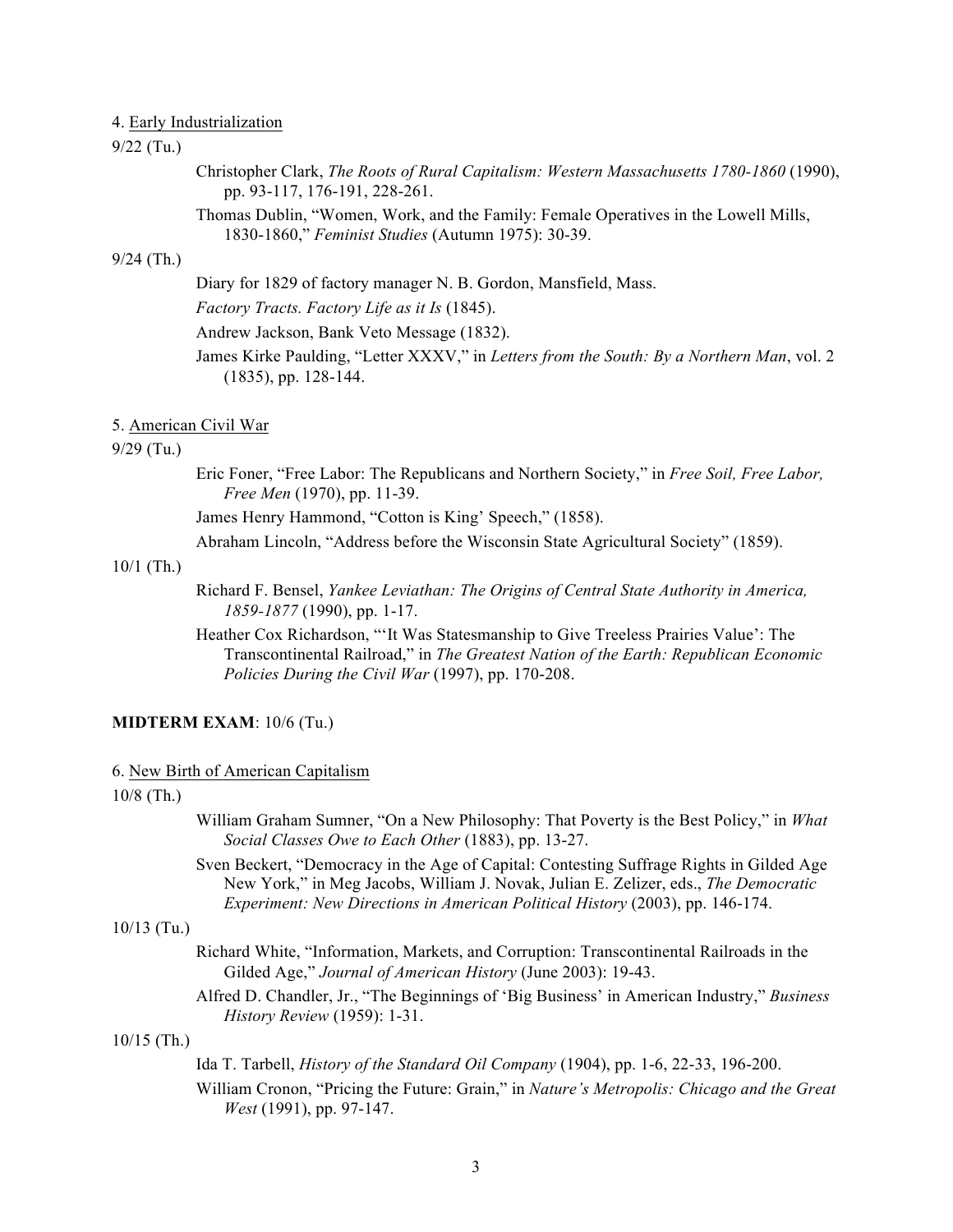# 7. Revolt and Reform

### 10/20 (Tu.)

David Montgomery, "American Labor, 1865-1902: The Early Industrial Era," *Monthly Labor Review* (1976): 10-17.

Jonathan Levy, "Betting the Farm," in *Freaks of Fortune: The Emerging World of Capitalism and Risk in America* (2012), chapter 5, pp. 150-190.

Charles Postel, *The Populist Vision* (2007), Introduction, pp. 3-22.

# 10/22 (Th.)

People's Party of America, "Omaha Platform" (1892).

Frederick Winslow Taylor, *The Principles of Scientific Management* (1911), pp. 30-48.

Woodrow Wilson, "Monopoly or Opportunity?," in *The New Freedom* (1913), pp. 163-191.

#### 8. Consolidation

# 10/27 (Tu.)

- Roland Marchand, "A 'Corporation Consciousness': General Motors, General Electric, and the Bruce Barton Formula," in *Creating the Corporate Soul: The Rise of Public Relations and Corporate Imagery in American Big Business* (1998), pp. 130-163.
- Lizabeth Cohen, "Encountering Mass Culture at the Grassroots: The Experience of Chicago Workers in the 1920s," *American Quarterly* (March 1989): 6-33.

### 10/29 (Th.)

*The Plow That Broke the Plains*, directed Pare Lorentz (1936).

- John Kenneth Galbraith, "Cause and Consequence," in *The Great Crash of 1929* (1955), pp. 173-199.
- Milton Friedman and Anna J. Schwartz, "The Great Contraction,1929-1933," in *A Monetary History of the United States* (1963), pp. 299-301, 406-419.
- Michael A. Bernstein, "Why the Great Depression Was Great," in Steve Fraser and Gary Gerstle, eds., *The Rise and Fall of the New Deal Order* (1990), pp. 32-54.

### 9. Corporate Liberalism

#### 11/3 (Tu.)

Nelson Lichtenstein, "Reconstructing the 1930s," in *State of the Union* (2003), pp. 20-53.

Joel Davidson, "Building for War, Preparing for Peace: World War II and the Military-Industrial Complex," in Donald Albrecht, ed., *World War II and the American Dream* (1995), pp. 186-229.

# 11/5 (Th.)

C. Wright Mills, "The Power Elite," in *The Power Elite* (1956), pp. 269-297. *The Man in the Gray Flannel Suit*, directed by Nunnally Johnson (1956).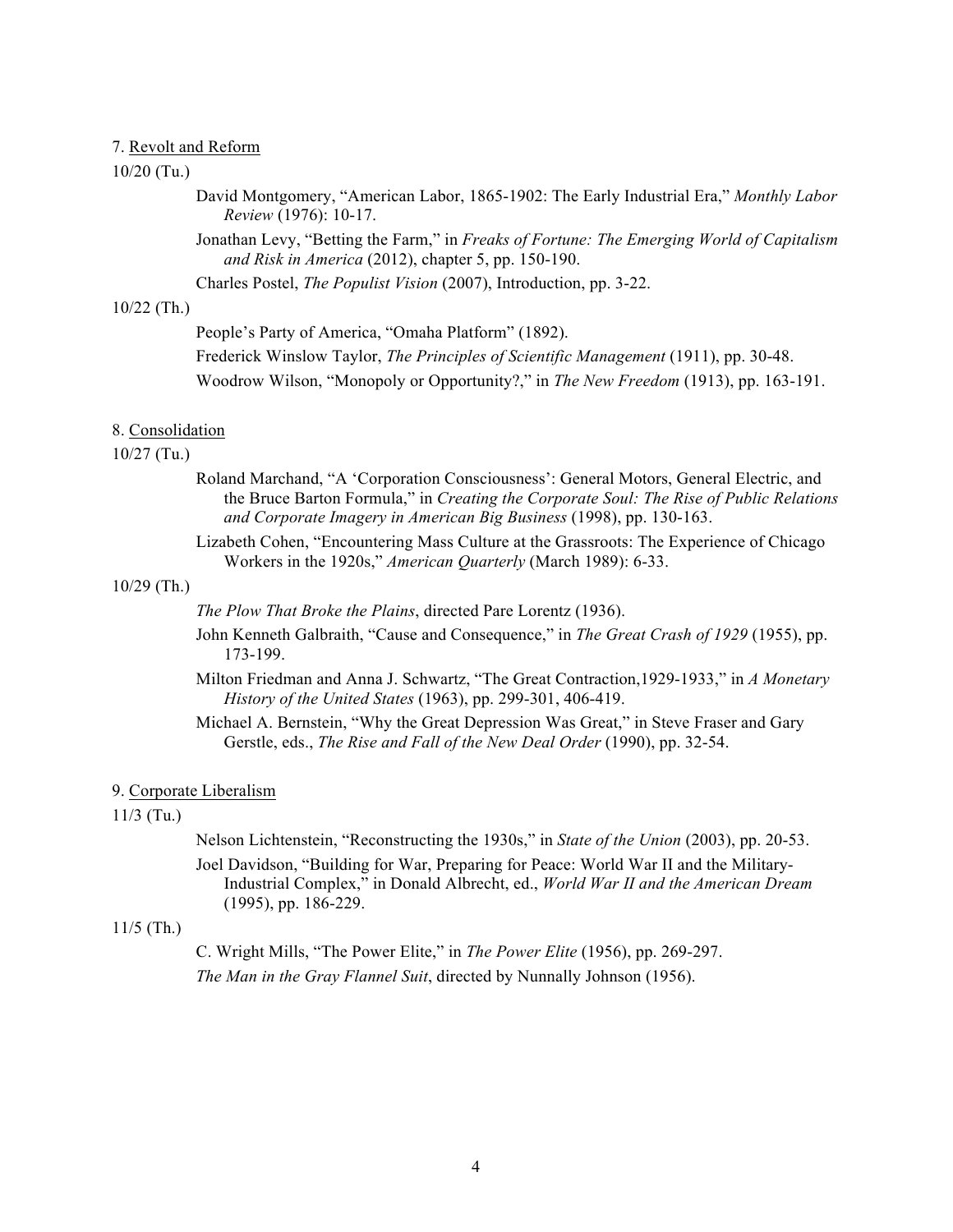# 10. Great Expectations

# 11/10 (Tu.)

Lizabeth Cohen, "From Town Center to Shopping Center: The Reconfiguration of Community Marketplaces in Postwar America," *American Historical Review* (October 1996): 1050-1081.

*Salesman*, directed by Albert Maysles, David Maysles, and Charlotte Zwerin (1969).

### 11/12 (Th.)

- Michael Harrington, "Pastures of Plenty," in *The Other America: Poverty in the United States* (1962), pp. 39-60.
- Nancy MacLean, "Civil Rights at Work," in *Freedom Is Not Enough: The Opening of the American Workplace* (2008), pp. 76-113.

### 11. Disruption

# 11/17 (Tu.)

- Michael J. Piore and Charles F. Sabel, "The Mass-Production Economy in Crisis," in *The Second Industrial Divide* (1984), chapter 7, pp. 165-193.
- *Harlan County, U.S.A.*, directed by Barbara Kopple (1976).

# 11/19 (Th.)

- Ralph Nader, "The Great American Gyp," *New York Review of Books*, November 21, 1968, pp. 27-34.
- Milton Friedman, "The Social Responsibility of Business is to Increase its Profits," *The New York Times Magazine*, September 13, 1970.
- Lewis Powell, "Attack on American Free Enterprise System," Confidential Memorandum to the U.S. Chamber of Commerce, August 23, 1971.
- Irving Kristol, "On Corporate Capitalism in America," *National Affairs* (Fall 1975): 124-141.

# *THANKSGIVING BREAK*

#### 12. New Economy

### 12/1 (Tu.)

Bruce Cumings, "Silicon Valley: A New World at the Edge of the Sea," in *Dominion from Sea to Sea: Pacific Ascendancy and American Power* (2009), chapter 16, pp. 424-470. *Who Killed the Electric Car?*, directed by Chris Paine (2006).

### 12/3 (Th.)

Sam Walton with John Huey, *Sam Walton: Made In America* (1992), pp. 156-244.

### 13. Insecuritization

#### 12/8 (Tu.)

- Louis Uchitelle, *The Disposable American: Layoffs and Their Consequences* (2007), pp. 124- 177.
- Jacob S. Hacker, *The Great Risk Shift: The New Economic Insecurity and the Decline of the American Dream* (2006), pp. 1-60.